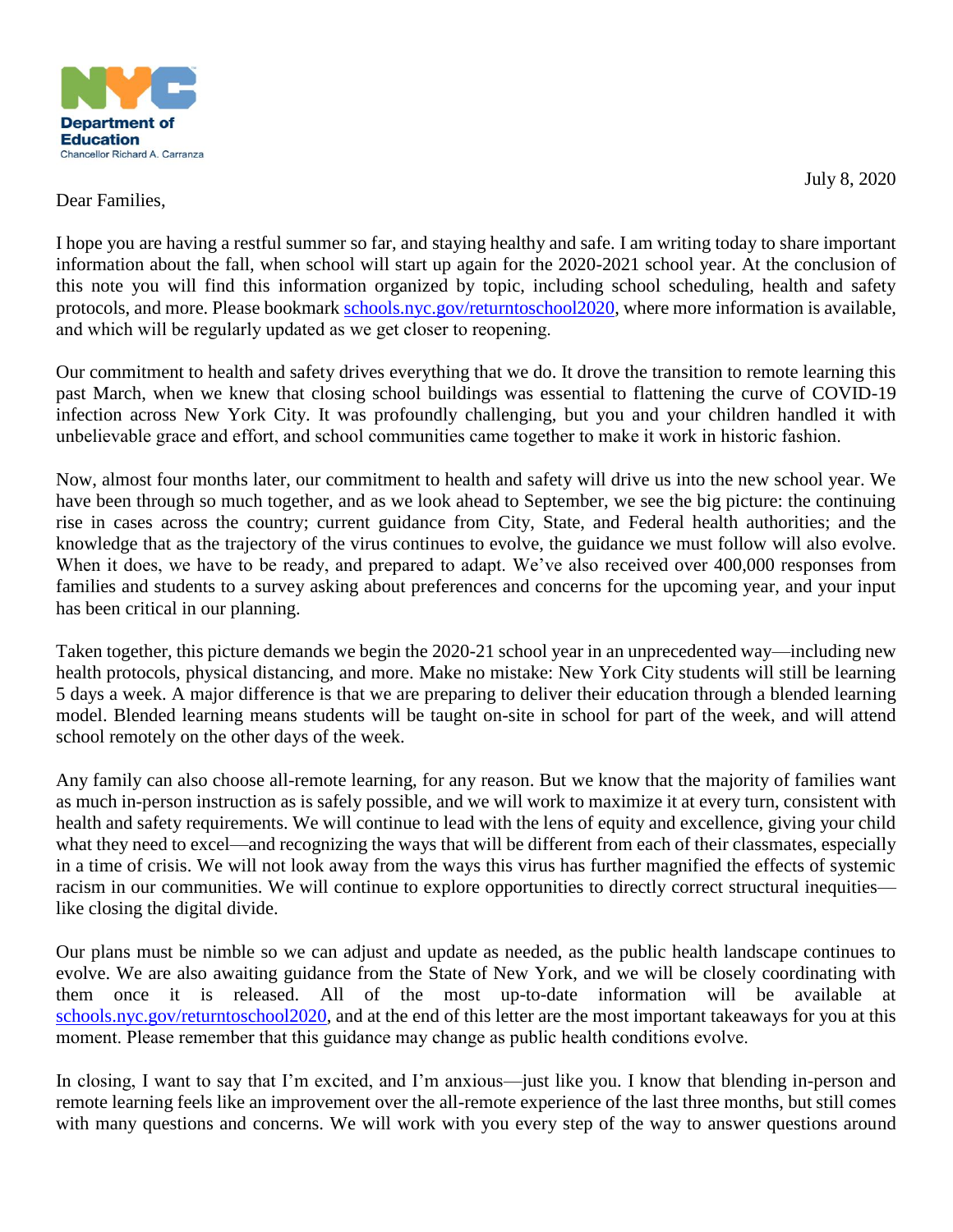

sibling scheduling, transportation, what happens if there's a confirmed case in a school, and more. I'm committed to doing everything I can to make this easy for you—and I will not compromise on health and safety.

I always say that New York City has the best students, families, and staff in the world—and that nothing will ever change that. A safe return to schools in the fall, and the broader safety of our whole city, will require we consistently work together as partners—DOE staff, families, and students. Together we can ensure that the 1.1 million students—your children—in the NYC public school system get the education they deserve in the safest, most supportive environments possible.

Sincerely,

Juun.

Richard A. Carranza **Chancellor** New York City Department of Education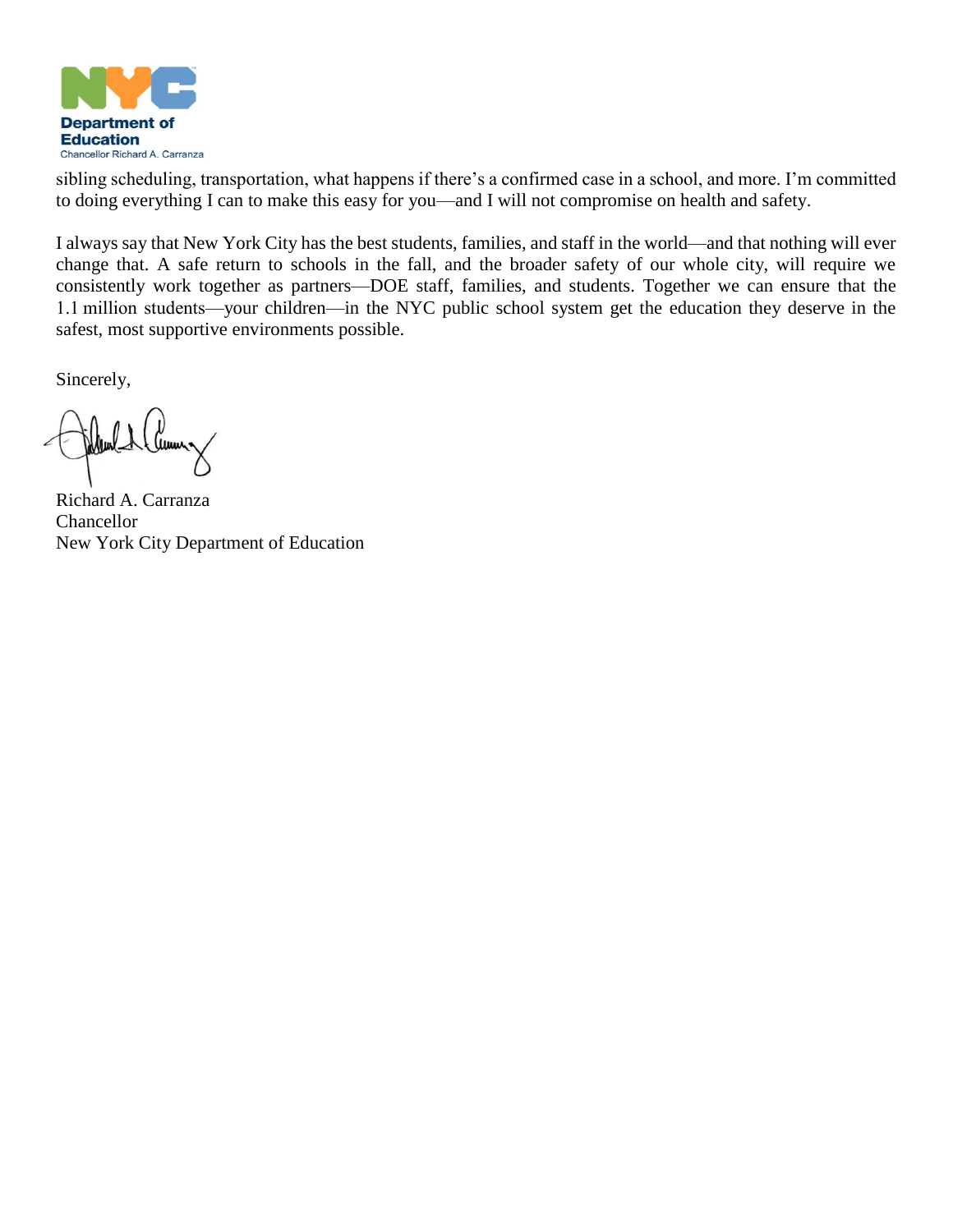

### **Return to School 2020: Critical Information**

### **Overall Guidance**

- The 2020-21 school year will start in September 2020. We will announce details about the first day of school in the coming weeks.
- NYC students will be learning 5 days a week, whether in-person in school buildings or remotely at home.
- We are maximizing in-person instruction as much as possible given health and safety guidance, which includes social distancing. Students will return in either a blended learning model (a combination of remote learning from home, and in-person instruction in school buildings), or a fully remote learning model from home, if you so choose.
- Health officials have made clear that following basic safety protocols are key to reducing the spread of COVID-19: social distancing, face coverings (masks), handwashing, and staying home when sick.

### **Developing Your Child's Schedule**

As of now, given current health and safety guidance, we will not be able to have 100% of students present in a school building on any given day. You should expect to hear from your school in August regarding your child's specific schedule.

Under the blended learning model, students will be taught on-site in school buildings for part of the week, and will learn remotely from home on the other days of the week.

- Schools will choose a schedule from a limited number of models that take into account the space constraints of their school buildings, and that prioritize consistency for parents and students in their scheduling.
- You can expect your child or children to be in school one to two consistent days per week, with additional in-person days on a rotating schedule based on groups or cohorts of students.
- Schools will make every effort to safely conduct as much instruction in-person as possible, and your principal will communicate your child's schedule with you in August.

We know that there are families who may not feel comfortable going back into school buildings in the fall. You can elect to choose all-remote learning for your child; a web form will be shared with you on July 15 that will allow you to select that preference by August 7. Families who have chosen fully remote learning at the beginning of the school year will be allowed to transition back into in-person instruction on a quarterly basis. Once the school year begins, families can choose to go fully remote at any time. 

## **New Health and Safety Protocols**

- All people (including students and adults) in a school building should remain at least 6 feet apart at all times, including in classrooms, common areas, and during lunch periods.
- Face coverings will be required for all students, staff, and visitors while inside buildings. Disposable face coverings will be provided to students and staff who need them.
	- o Exceptions will be made for those who cannot wear masks for developmental reasons, including based on their age.